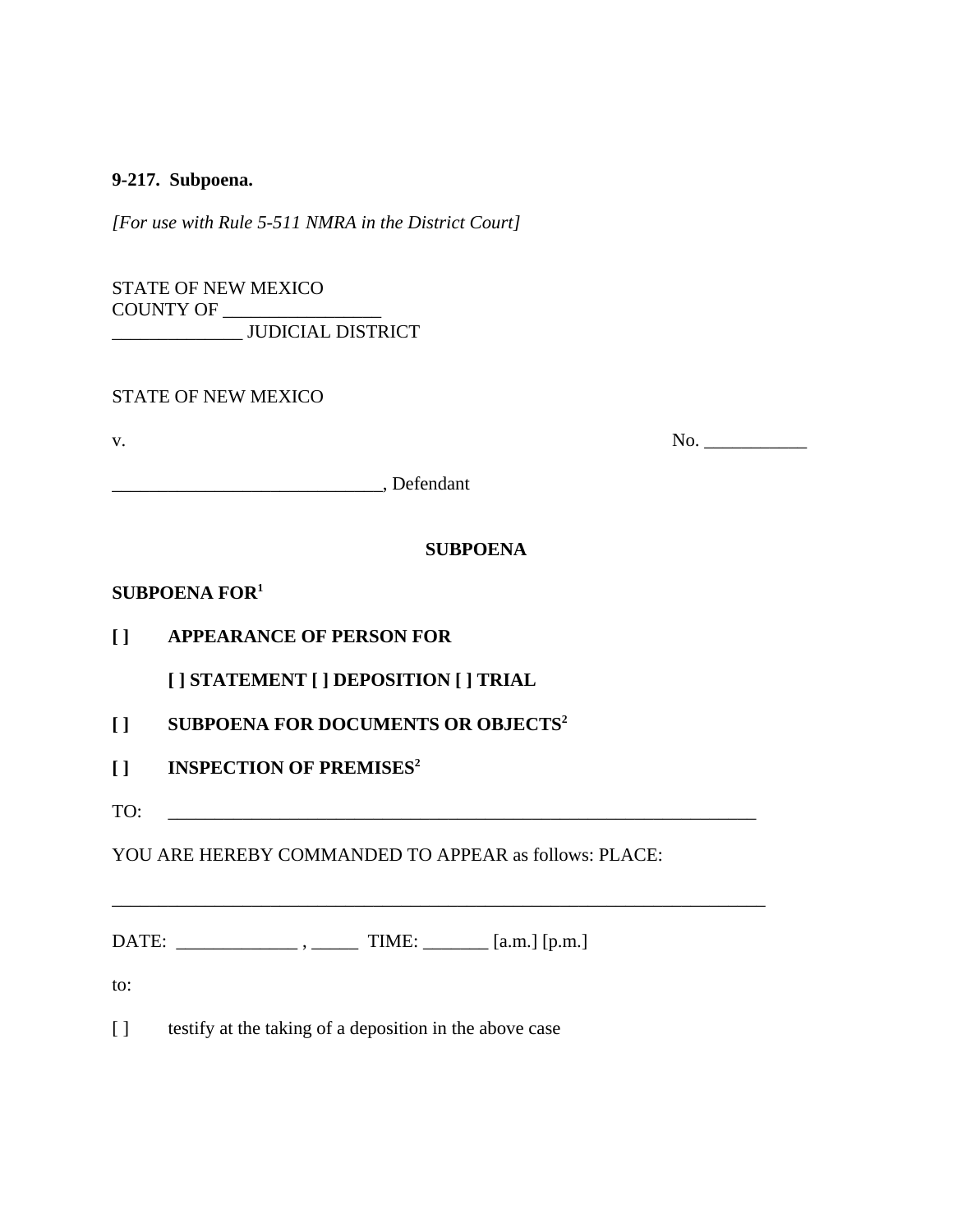[ ] testify at trial

[ ] permit inspection of the following described documents or objects \_\_\_\_\_\_\_\_\_\_\_\_\_\_\_\_\_ \_\_\_\_\_\_\_\_\_\_\_\_\_\_\_\_\_\_\_\_\_\_\_\_\_\_\_\_\_\_\_\_\_\_\_\_\_\_\_\_\_\_\_\_\_\_\_\_\_\_\_\_\_\_\_\_\_\_\_\_\_\_\_\_\_\_\_\_\_\_ \_\_\_\_\_\_\_\_\_\_\_\_\_\_\_\_\_\_\_\_\_\_\_\_\_\_\_\_\_\_\_\_\_\_\_\_\_\_\_\_\_\_\_\_\_\_\_\_\_\_\_\_\_\_\_\_\_\_\_\_\_\_\_\_\_\_\_\_\_\_ [ ] permit the inspection of the premises located at: \_\_\_\_\_\_\_\_\_\_\_\_\_\_\_\_\_\_\_\_\_\_\_\_\_\_\_\_\_\_\_\_\_\_\_\_\_\_\_\_\_\_\_\_\_\_\_\_\_\_\_\_\_\_\_\_\_\_\_\_\_\_ *(address)* [ ] give a statement. YOU ARE ALSO COMMANDED to bring with you the following document[s] or object[s] \_\_\_\_\_\_\_\_\_\_\_\_\_\_\_\_\_\_\_\_\_\_\_\_\_\_\_\_\_\_\_\_\_\_\_\_\_\_\_\_\_\_\_\_\_\_\_\_\_\_\_\_\_\_\_\_\_\_\_\_\_\_\_\_\_\_\_\_\_\_\_\_\_\_\_\_

IF YOU DO NOT COMPLY WITH THIS SUBPOENA you may be held in contempt of court and punished by fine or imprisonment.

\_\_\_\_\_\_\_\_\_\_\_\_\_\_\_\_\_\_\_\_\_\_\_\_\_\_\_\_\_\_\_\_\_\_\_\_\_\_\_\_\_\_\_\_\_\_\_\_\_\_\_\_\_\_\_\_\_\_\_\_\_\_\_\_\_\_\_\_\_\_\_\_\_\_\_\_

Judge, clerk or attorney

## **RETURN FOR COMPLETION BY SHERIFF OR DEPUTY**

I certify that on the  $\_\_\_\_\_\$  day of  $\_\_\_\_\_\_\_\_\_\_\_$ ,  $\_\_\_\_\_\_$ , in  $\_\_\_\_\_\_\_\_\_$ 

 $\frac{1}{2}$  , and the set of the set of the set of the set of the set of the set of the set of the set of the set of the set of the set of the set of the set of the set of the set of the set of the set of the set of the set

County, I served this subpoena on \_\_\_\_\_\_\_\_\_\_\_\_\_\_\_\_\_\_\_\_\_\_\_\_\_\_\_\_\_\_\_\_\_\_\_\_\_\_\_\_\_\_\_\_\_\_\_

 $\overline{\phantom{a}}$  ,  $\overline{\phantom{a}}$  ,  $\overline{\phantom{a}}$ 

\_\_\_\_\_\_\_\_\_\_\_\_\_\_\_\_\_\_\_\_\_\_\_\_\_\_\_\_\_\_ by delivering to the person named a copy of the subpoena, [a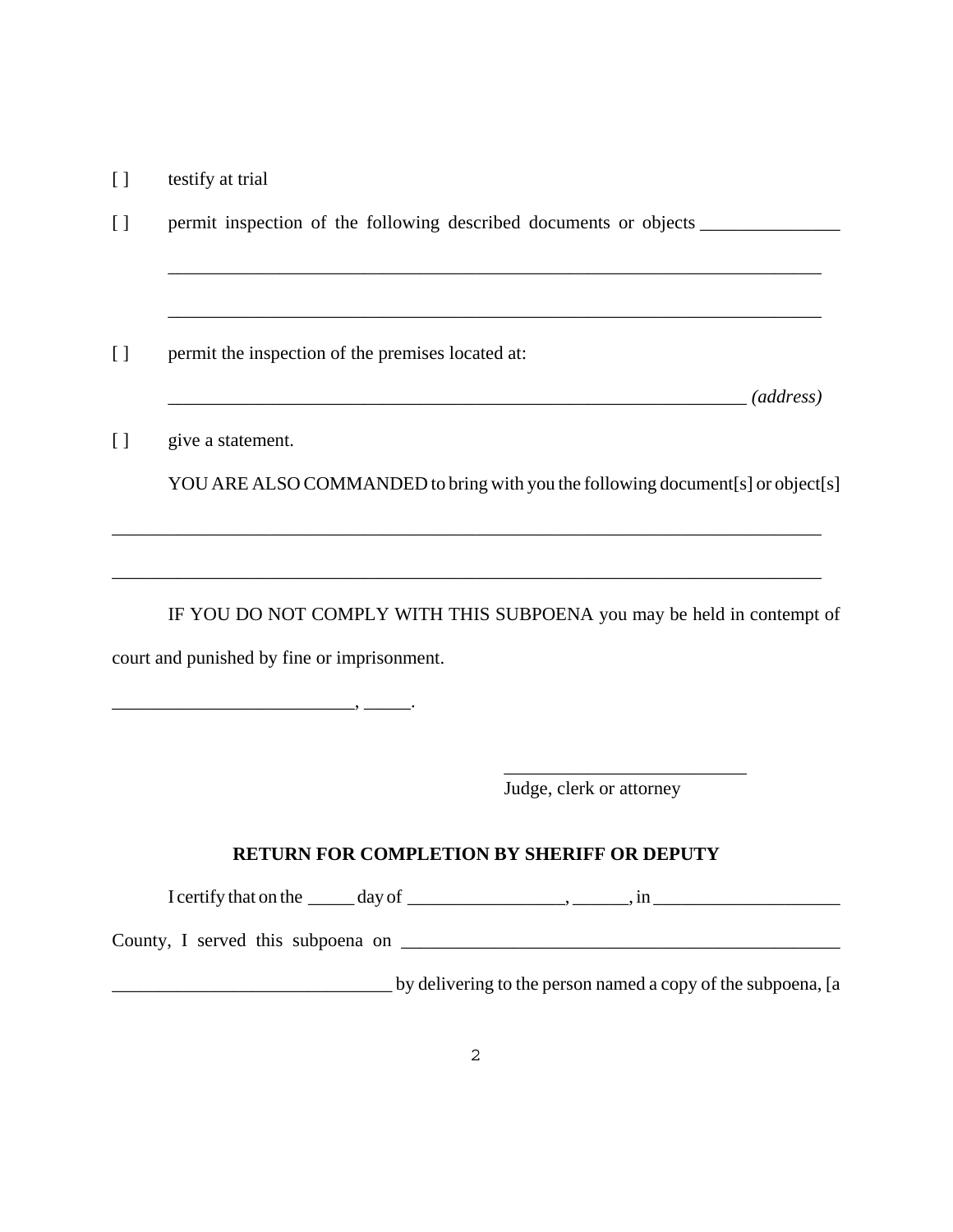witness fee in the amount of  $\frac{1}{2}$  and mileage in the amount of  $\frac{1}{2}$ .

Deputy sheriff

\_\_\_\_\_\_\_\_\_\_\_\_\_\_\_\_\_\_\_\_\_\_\_\_\_\_\_\_\_\_\_\_\_\_

### **RETURN FOR COMPLETION BY OTHER PERSON MAKING SERVICE**

|                                                                                                   | I, being duly sworn, on oath say that I am over the age of eighteen (18) years and not a party |
|---------------------------------------------------------------------------------------------------|------------------------------------------------------------------------------------------------|
| to this lawsuit, and that on the ______ day of _______________________________, in                |                                                                                                |
|                                                                                                   |                                                                                                |
| person named a copy of the subpoena, [a witness fee in the amount of \$___________ and mileage as |                                                                                                |
| provided by law in the amount of $\frac{1}{2}$ $\frac{3}{2}$ .                                    |                                                                                                |
|                                                                                                   | Person making service                                                                          |
|                                                                                                   | SUBSCRIBED AND SWORN to before me this ______ day of ____________________________              |
| $\_\_\_\_$ (date).                                                                                |                                                                                                |
|                                                                                                   | Judge, notary or other officer<br>authorized to administer oaths                               |
| THIS SUBPOENA issued by or at request of:                                                         |                                                                                                |
| Name of attorney of party                                                                         |                                                                                                |
| Address                                                                                           |                                                                                                |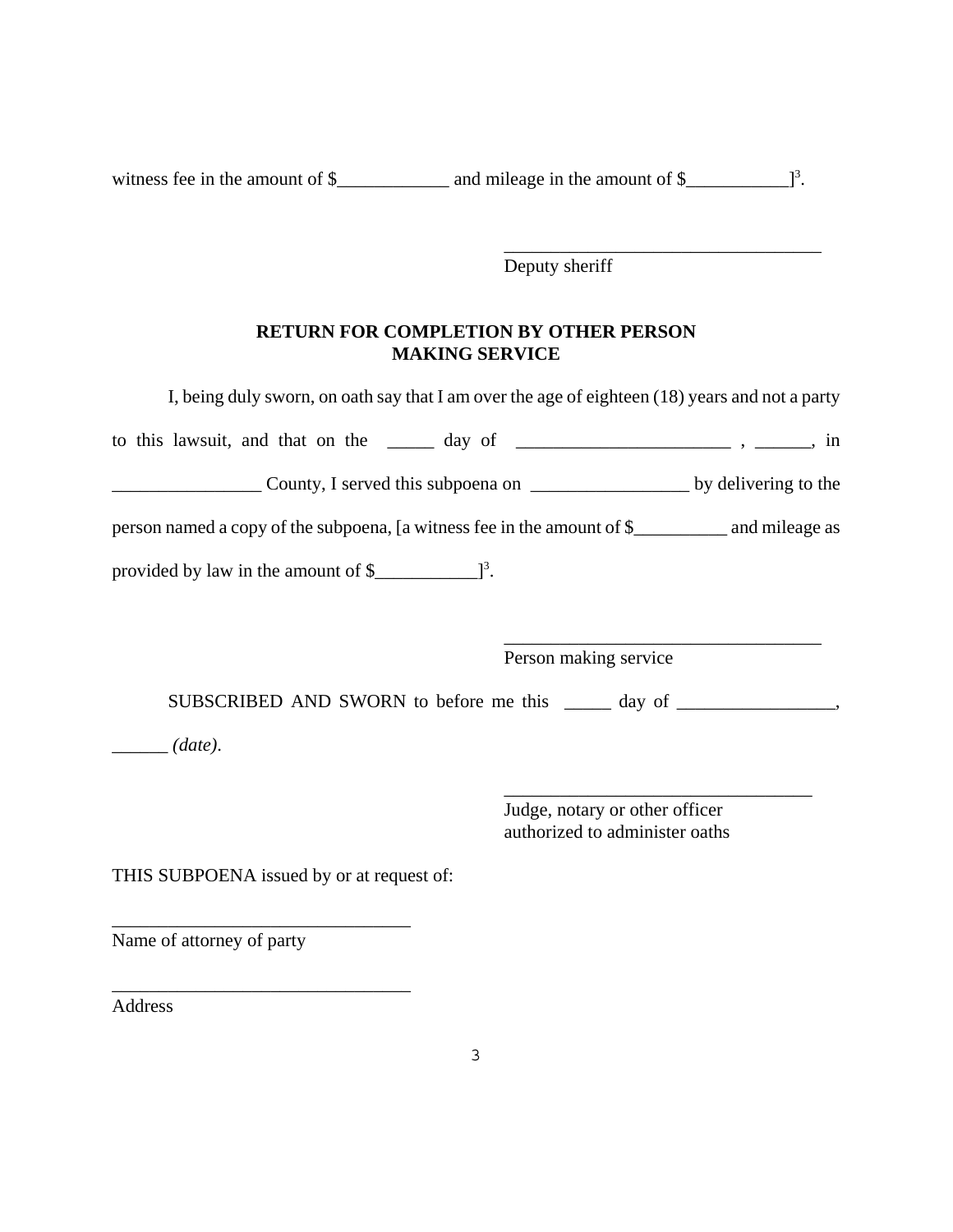Telephone

## **CERTIFICATE OF SERVICE BY ATTORNEY4**

I certify that I caused a copy of this subpoena to be served on the following persons or

entities by (delivery) (mail) on this  $\_\_\_\_$  day of  $\_\_\_\_\_\_\_\_\_\_\_\_\_\_\_\_\_\_\_$ .

\_\_\_\_\_\_\_\_\_\_\_\_\_\_\_\_\_\_\_\_\_\_\_\_\_\_\_\_\_\_\_\_\_\_\_\_\_\_\_\_\_\_

\_\_\_\_\_\_\_\_\_\_\_\_\_\_\_\_\_\_\_\_\_\_\_\_\_\_\_\_\_\_\_\_\_\_\_\_\_\_\_\_\_\_

 $(1)$   $\qquad \qquad$ 

*(Name of party)*

\_\_\_\_\_\_\_\_\_\_\_\_\_\_\_\_\_\_\_\_\_\_\_\_\_\_\_\_\_\_\_\_

*(Address)*

(2) \_\_\_\_\_\_\_\_\_\_\_\_\_\_\_\_\_\_\_\_\_\_\_\_\_\_\_\_\_\_\_\_\_\_\_\_\_\_\_\_\_\_

*(Name of party)*

*(Address)*

Attorney

Signature

Date of signature

\_\_\_\_\_\_\_\_\_\_\_\_\_\_\_\_\_\_\_\_\_\_\_\_\_\_\_\_

\_\_\_\_\_\_\_\_\_\_\_\_\_\_\_\_\_\_\_\_\_\_\_\_\_\_\_\_

\_\_\_\_\_\_\_\_\_\_\_\_\_\_\_\_\_\_\_\_\_\_\_\_\_\_\_\_

## **TO BE PRINTED ON EACH SUBPOENA**

1. A command to produce evidence or to permit inspection may be joined with a command to appear for a deposition or trial.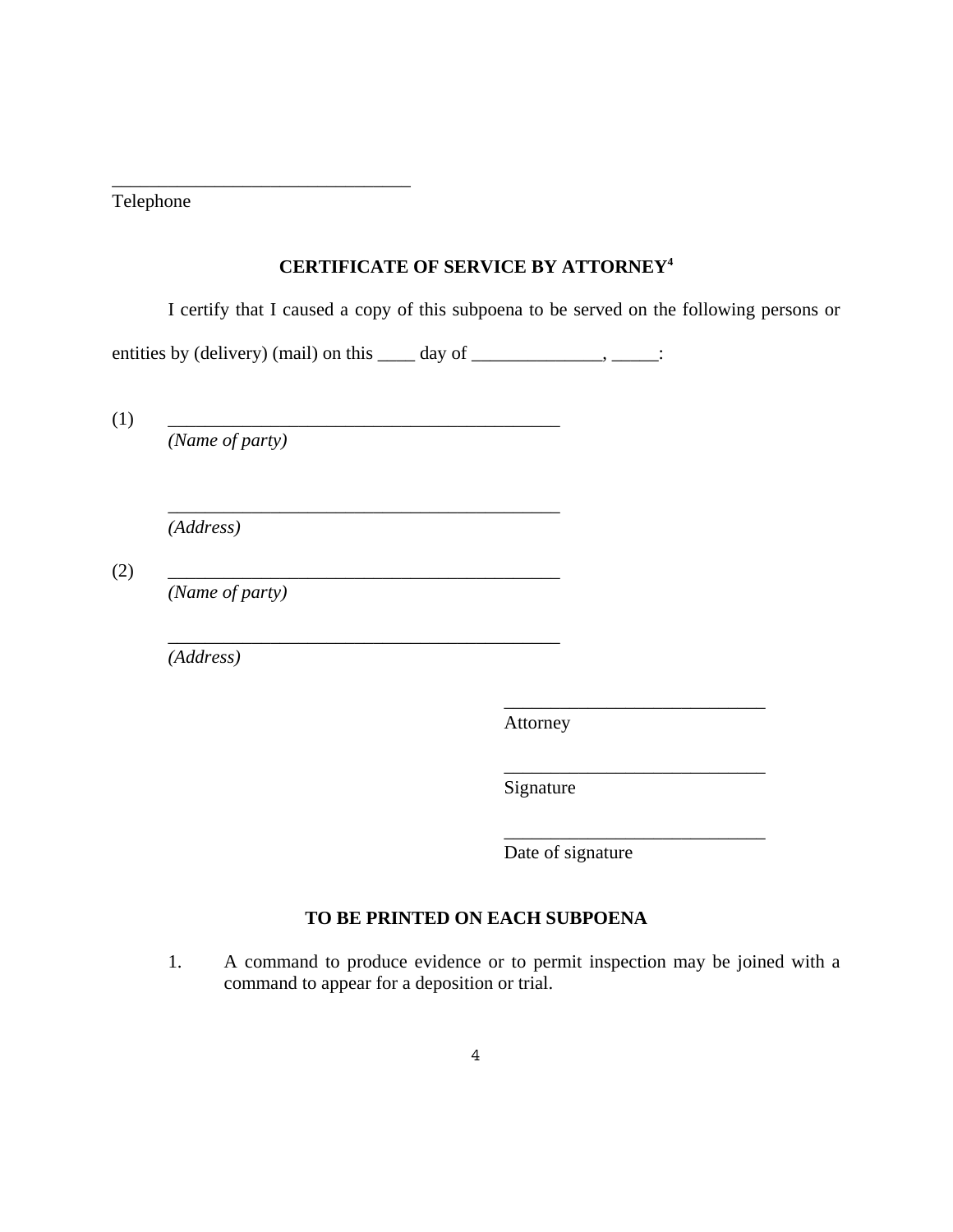- 2. A person commanded to produce and permit inspection and copying of designated books, papers, documents or tangible things, or inspection of premises need not appear in person at the place of production or inspection unless commanded to appear for deposition, hearing or trial.
- 3. Payment of per diem and mileage for subpoenas issued by the district attorney, attorney general, public defender or an attorney appointed by the court, district attorney, attorney general or public defender is made pursuant to regulations of the Administrative Office of the Courts. The bracketed language should be deleted if the subpoena is issued by the state or the public defender.

A subpoena by a private party or corporation must be accompanied by the payment of one full day's per diem. Mileage must also be tendered at the time of service of the subpoena as provided by the Per Diem and Mileage Act.

4. To be completed only if the subpoena is commanding production of documents and things or inspection of premises before trial. If the subpoena is commanding production of documents and things or inspection of premises before trial, it must be served on each party in the manner provided by Rules 5-103, 5-103.1 or 5-103.2. If service is by a party, an affidavit of service must be used instead of a certificate of service.

#### **PROTECTION OF PERSONS SUBJECT TO SUBPOENAS**

A party or an attorney responsible for the issuance and service of a subpoena shall take reasonable steps to avoid imposing undue burden or expense on a person subject to that subpoena. The court on behalf of which the subpoena was issued shall enforce this duty and impose upon the party or attorney in breach of this duty an appropriate sanction, which may include, but is not limited to, lost earnings and a reasonable attorney's fee.

A person commanded to produce and permit inspection and copying of designated books, papers, documents or tangible things, or inspection of premises need not appear in person at the place of production or inspection unless commanded to appear for deposition, hearing or trial.

Subject to Subparagraph (2) of Paragraph D below, a person commanded to produce and permit inspection and copying may, within fourteen (14) days after service of the subpoena or before the time specified for compliance if such time is less than fourteen (14) days after service, serve upon the party or attorney designated in the subpoena written objection to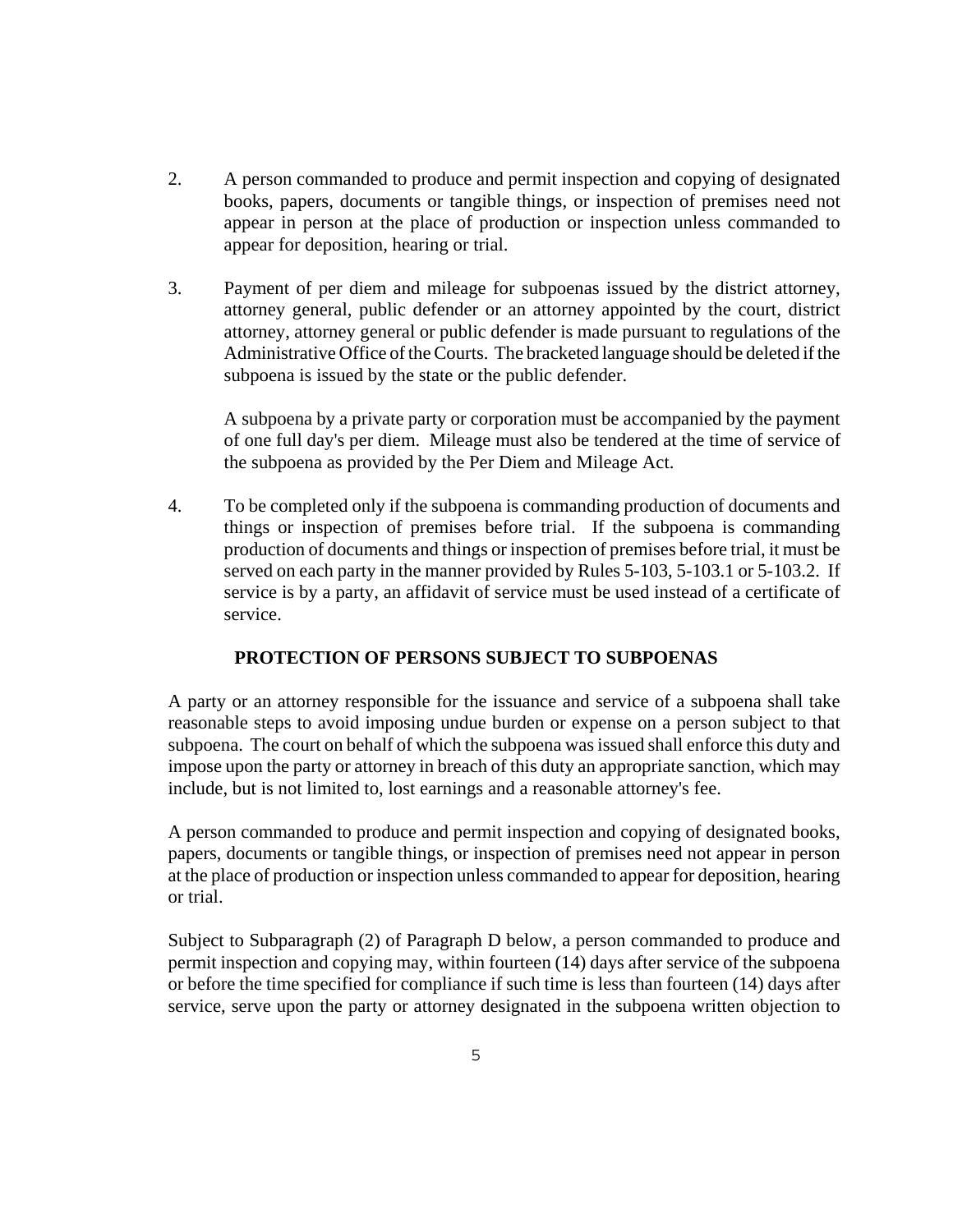inspection or copying of any or all of the designated materials or of the premises. If objection is made, the party serving the subpoena shall not be entitled to inspect and copy the materials or inspect the premises except pursuant to an order of the court by which the subpoena was issued. If objection has been made, the party serving the subpoena may, upon notice to the person commanded to produce, move at any time for an order to compel the production. Such an order to compel production shall protect any person who is not a party or an officer of a party from significant expense resulting from the inspection and copying commanded.

On timely motion, the court by which a subpoena was issued shall quash or modify the subpoena if it:

- (1) fails to allow reasonable time for compliance,
- (2) requires a person who is not a party or an officer of a party to travel to a place more than one hundred miles from the place where that person resides, is employed or regularly transacts business in person, except as provided below, such a person may in order to attend trial be commanded to travel from any such place within the state in which the trial is held, or
- (3) requires disclosure of privileged or other protected matter and no exception or waiver applies, or
- (4) subjects a person to undue burden.

If a subpoena:

- (1) requires disclosure of a trade secret or other confidential research, development, or commercial information, or
- (2) requires disclosure of an unretained expert's opinion or information not describing specific events or occurrences in dispute and resulting from the expert's study made not at the request of any party, or
- (3) requires a person who is not a party or an officer of a party to incur substantial expense to travel, the court may, to protect a person subject to or affected by the subpoena, quash or modify the subpoena or, if the party in whose behalf the subpoena is issued shows a substantial need for the testimony or material that cannot